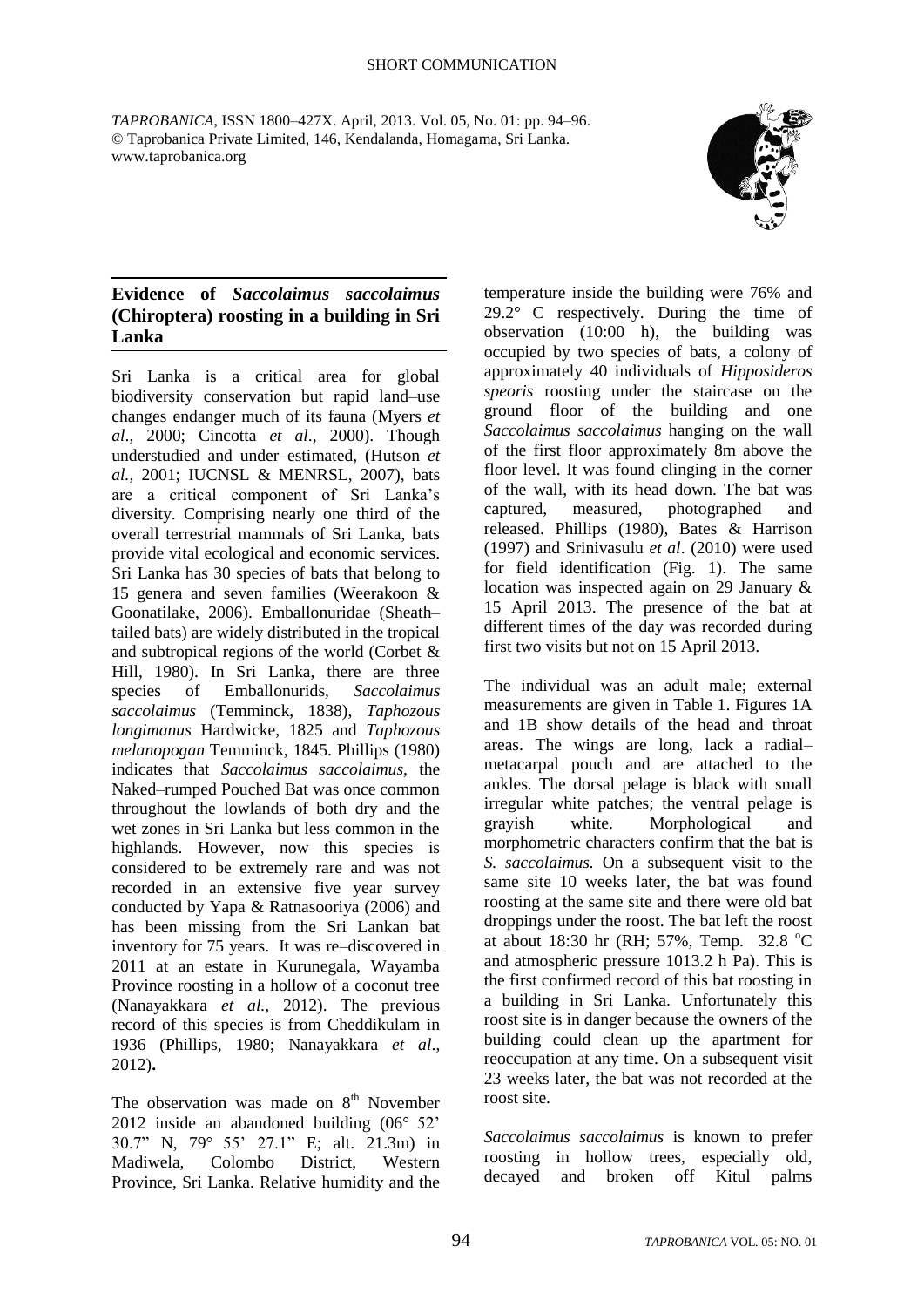(*Caryotaurens sp.*) and Arecanut palms (*Areca catechu*) in Sri Lanka (Phillips, 1980) and four males were found roosting in a hollow of a living coconut tree *Cocos nusifera* (Nanayakkara *et al*., 2012). The species may occasionally be found in the roofs of tall buildings (Phillips, 1980) and also in rock crevices (Lekagul & McNeely, 1977).



**Figure 1:** The head of *Saccolaimus saccolaimus* **A,**  lateral aspect; **B,** ventral aspect

Our new record is from Madiwela, a town situated in the suburbs of Colombo, Western Province. The previous closest record to Madiwela is Gangodawila (Phillips, 1980). Survey methods can influence which species are found in bat surveys. Mist nets will not necessarily catch high flying species such as Sheath–tailed Bats. The paucity of records could result from difficulties in detecting the species using traditional survey techniques, or the species might be genuinely rare. In recent years, presence/absence information on some species has been obtained using bat detectors. There is potential for using acoustic identification in rapid and efficient surveys of bats in Asian forests (Pottie *et al*., 2005; Kingston *et al*., 2003; and Hughes *et al*, 2011).

Acoustic surveys of bats could be important for evaluation of the distribution and populations of bats especially of tree dwelling and rare species.

The reduction in records of the species could be due to habitat destruction (MOESL, 2012). According to the Red Data List (IUCNSL & MENRSL, 2007) *S. saccolaimus* was listed as a Data Deficient (DD) species in Sri Lanka. However recognizing its rarity, the 2012 National Red list considers *S. saccolaimus* as a Critically Endangered (CR) species. IUCN Global Red List put *S. saccolaimus* into Least Concern (LC) Category (Csorba *et al*., 2008). The species as a whole is still listed as Least Concern globally.

Information on roosting of this bat is urgently needed as this could be the most crucial element in its conservation since the species remains Critically Endangered according to the recent National Red list published by the Ministry of Environment, Sri Lanka in 2012.

What is certain is that we know very little of the distributions and status of this 'rare' bat species. Hence, there is a clear need to undertake a targeted study to better define habitat, distribution, population size, and status, to develop more effective detection techniques and thus assess the conservation status and management requirements of this important species before it is too late.

**Table 1:** Comparison of published body measurements of *Saccolaimus saccolaimus* with the described specimen.

| Measurement<br>(mm) | Bates $\&$<br>Harrison,<br>1997 | Described<br>specimen |
|---------------------|---------------------------------|-----------------------|
| Head and body       | $80.0 - 93.0$                   | 85                    |
| Forearm             | $63.0 - 68.2$                   | 70                    |
| Tibia               | Not available                   | 29                    |
| Hind foot           | $12.0 - 17.0$                   | 16                    |
| Tail                | $21.0 - 35.0$                   | 24                    |
| Wingspan            | Not available                   | 425                   |

## **Acknowledgments**

We would like to thank the two anonymous reviewers for providing valuable comments. Mr. and Mrs. Liyanage are acknowledged for providing hospitality during our visits to their abandoned apartment. And we would like to thank Judith Eger for editing the manuscript.